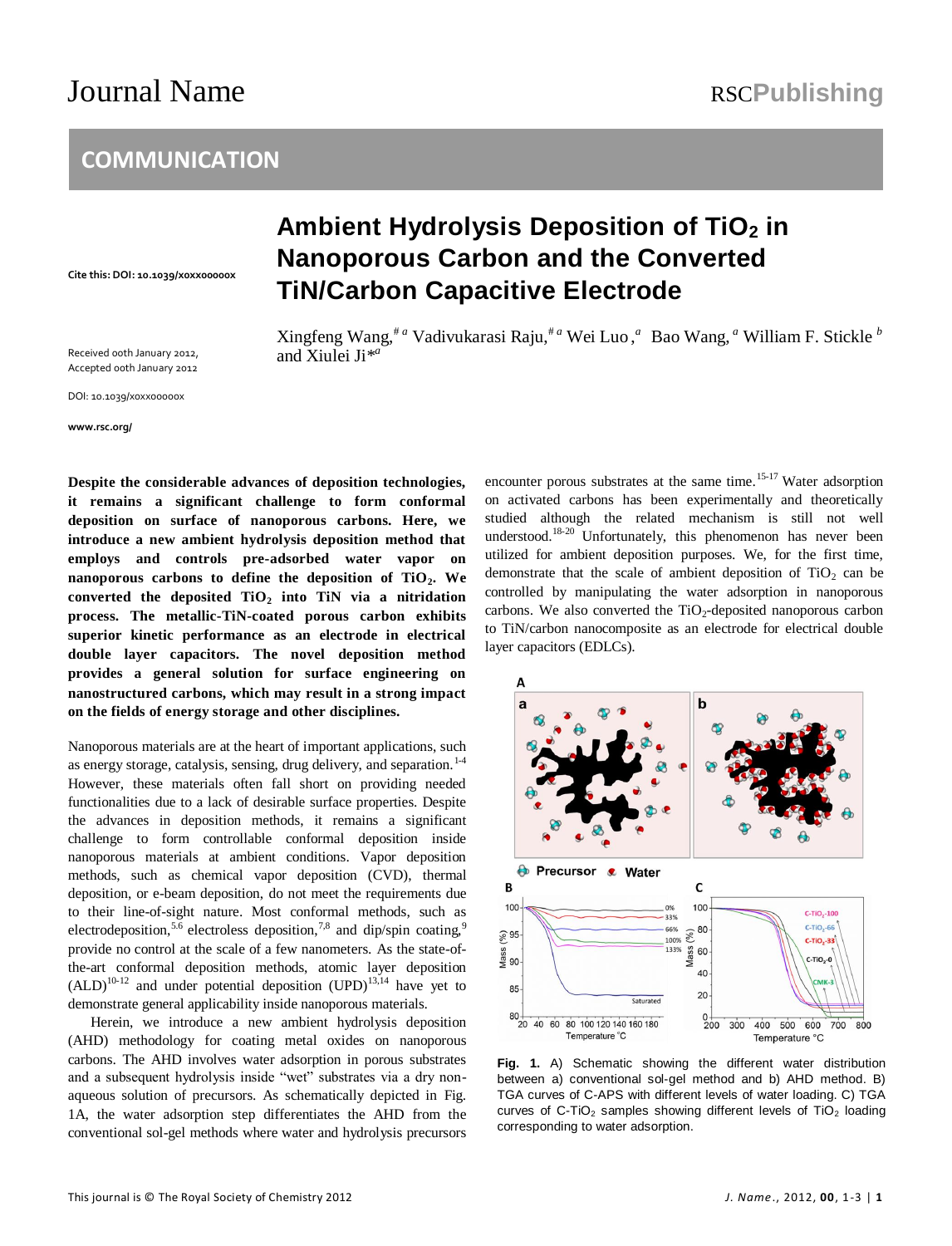We chose CMK-3, a mesoporous carbon with a long-range ordered nanostructure (symmetry: *P*6*mm*), as the model nanoporous carbon.<sup>21</sup> For the deposition composition, we selected  $TiO<sub>2</sub>$  in this proof-of-concept study. In the first step of AHD, in order to increase the surface hydrophilicity for facile water vapor adsorption, CMK-3 is functionalized with carboxylic groups in a warm acidic ammonium persulfate (APS) solution. The obtained carbon is designated as C-APS. The number of carboxylic groups on C-APS was measured by Boehm titration to be 1.96 mmol/g. For water loading, we first exposed degassed C-APS to excessive saturation water vapor (80 ºC) for one hour, and the adsorbed water was determined by thermogravimetric analysis (TGA) to be 16 wt%, as a reference. Then, a certain volume of saturation water vapor (80 ºC) was measured by a syringe and exposed to the degassed C-APS contained in the same syringe (Fig. S1). By exposing C-APS to the water vapor volumes corresponding to molar ratios of 133%, 100%, 67%, and 33% of the reference water loading (16 wt%), 7.5 wt%, 7 wt%, 6 wt%, and 4 wt% of water were adsorbed, as revealed by the TGA results (Fig. 1B**)**. These water-loaded carbons are referred to as C-133, C-100, C-67, and C-33, correspondingly. The results demonstrate that water loading in nanoporous carbon can be

*Table 1.* Physical characteristics of the samples.

| Samples      | TiO <sub>2</sub><br>$(wt\%)$ | Surface<br>area<br>$(m^2/g)$ | Pore<br>volume<br>(cc/q) | Microporous                  |                          |
|--------------|------------------------------|------------------------------|--------------------------|------------------------------|--------------------------|
|              |                              |                              |                          | Surface<br>area<br>$(m^2/q)$ | Pore<br>volume<br>(cc/q) |
| CMK-3        | N.A                          | 1233                         | 1.59                     | 176                          | 0.08                     |
| C-APS        | N.A                          | 970                          | 1.39                     | 109                          | 0.04                     |
| $C-TIO2-0$   | 5.2                          | 792                          | 1.09                     | 184                          | 0.09                     |
| $C-TIO -33$  | 9.1                          | 780                          | 1.00                     | 73                           | 0.03                     |
| $C-TIO2-67$  | 11.3                         | 757                          | 0.94                     | 62                           | 0.02                     |
| $C-TIO2-100$ | 12.6                         | 729                          | 0.90                     | 75                           | 0.03                     |
| C-Ti-N       | N.A                          | 1078                         | 1.21                     | 188                          | 0.08                     |



Fig. 2. Electron microscopy studies of C-APS and C-TiO<sub>2</sub>-100. a) A bright-field TEM image of C-APS. b) An HAADF-STEM image of C-TiO<sub>2</sub>-100. c,d) Carbon and titanium EDX mappings corresponding to the image in b. e) A SEM image of activated carbon, and the corresponding carbon and titanium EDX mappings.

controlled, which constitutes the foundation for the controllable AHD method. In the following step, water-loaded C-APS samples were soaked in the 1,3 dioxolane (DOXL) solution of titanium tetraisopropoxide (TTIP) (5 vol%) in an Argon-filled glovebox. The composites were collected by filtration and dried in an oven.

It is necessary to mark the minimum scale of deposition that is determined by the water from the DOXL solution of TTIP. Degassed C-APS was soaked in the precursor solution, and  $5.2$  wt% of TiO<sub>2</sub> was loaded. Note that CMK-3 is nearly ash free. The obtained  $TiO<sub>2</sub>/C$  nanocomposite is referred to as C-TiO<sub>2</sub>-0, where "0" indicates that no water is pre-adsorbed (Fig. 1C). With C-33, C-66 and C-100 as the substrates, the  $TiO<sub>2</sub>$  loadings were 9.1 wt%, 11.3 wt%, and 12.6 wt%, respectively (Fig. 1C and Table 1).

We investigated the deposition uniformity of the AHD method by looking at  $C-TiO<sub>2</sub>-100$  as the representative material. It is evident that  $C-TiO<sub>2</sub>-100$  maintains a long-range ordered nanostructure comparable to that of C-APS, as revealed by the high-angle angular dark field scanning TEM image (HAADF-STEM). More importantly,  $TiO<sub>2</sub>$  phase is uniformly distributed in the nanocomposite, as suggested by the corresponding titanium elemental mapping (Fig. 2a,b,d). We are aware of the fact that water and dioxolane are miscible to each other. However, the fact that  $TiO<sub>2</sub>$  phases are successfully deposited inside pores of nanoporous carbon instead of being deposited on the particle surface indicates that the hydrolysis reaction in the pores is kinetically more favorable than water diffusion from the porous carbon framework to bulk dioxolane/precursor solution.

It has been a long-standing challenge to impregnate microporous carbons with an oxide deposition. With same AHD method, we successfully deposited  $TiO<sub>2</sub>$  in an activated carbon that exhibits a high surface area of 2715  $\text{m}^2/\text{g}$  and an average pore size around 2.3 nm (Fig. S2). A representative SEM image with the corresponding titanium EDX mapping reveals the homogeneous  $TiO<sub>2</sub>$  deposition (Fig. 2e). The activated carbon was prepared by activating a commercially available coal-derived carbon by  $CO<sub>2</sub>$  oxidation (Supplementary information).

The wide-angle X-ray diffraction (XRD) pattern of  $C-TiO<sub>2</sub>-100$ with no crystalline features confirms the small  $TiO<sub>2</sub>$  particle sizes observed by TEM (Fig. S3). Table 1 summarizes the porosity



Fig. 3. a)  $N_2$  sorption isotherms of CMK-3, C-APS and C-TiO<sub>2</sub>-100. b) Pore size distributions of different samples. c) Isotherms of C- $TiO<sub>2</sub>$ -100 and C-TiN. The results together with Table 1 reveal the distribution of hydrolysis-based deposition in C-APS.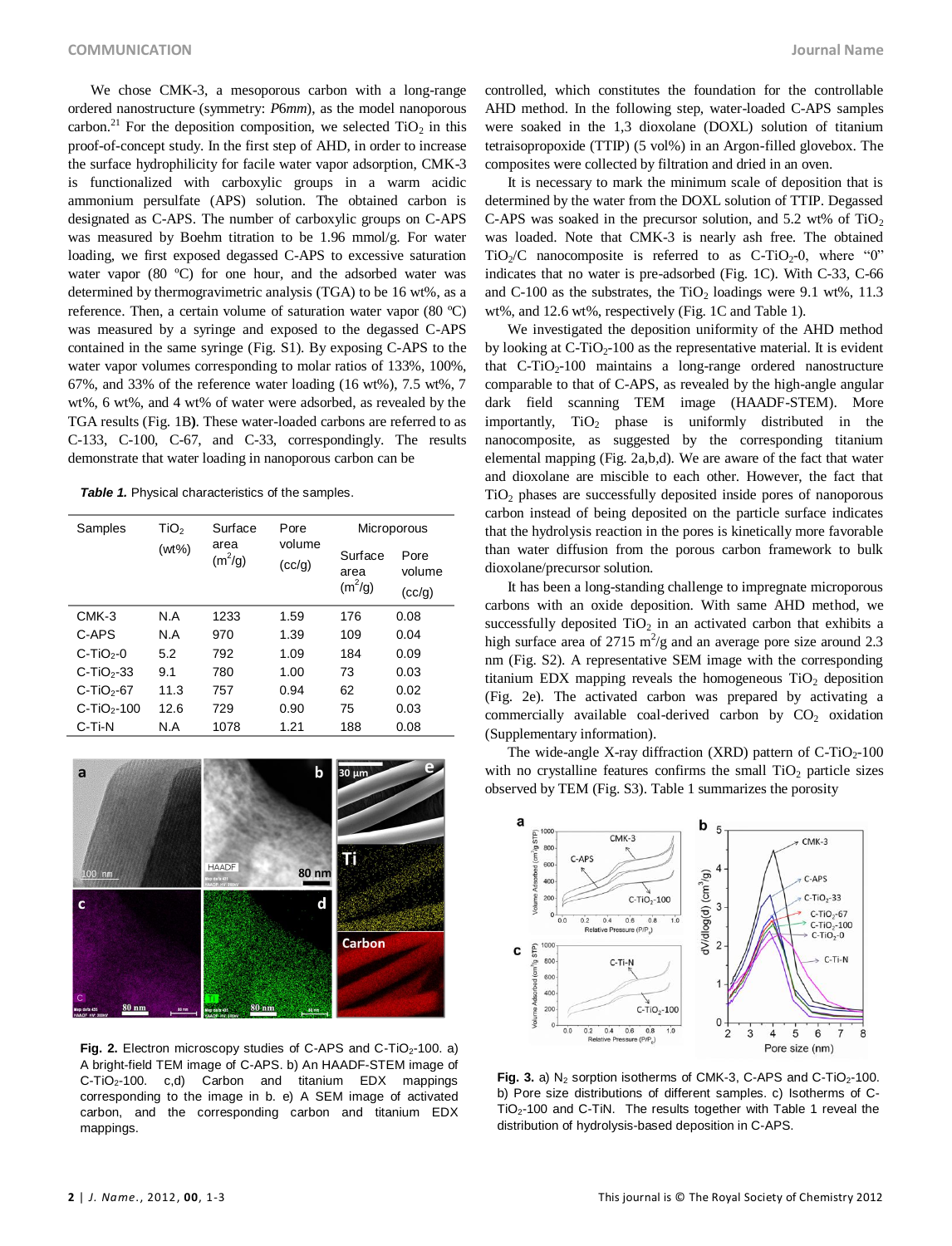characteristics of the samples. (See isotherms in Fig. 3a and S4). It is evident that the functionalization of carboxylic groups does affect the CMK-3 nanostructure. After the  $TiO<sub>2</sub>$  deposition, the specific surface area and pore volume, particularly, the micropore characteristics were further diminished. The pore size distribution (PSD) of the C-TiO<sub>2</sub> samples slightly shifts to larger values, compared to that of C-APS (Fig. 3b). This indicates that the deposition primarily occurs in smaller mesopores or micropores in water-adsorbed C-APS. As known, water vapor is preferably adsorbed in smaller pores.<sup>18</sup> As the population of pores with smaller sizes decreases, the wegiht of the PSD of the  $C-TiO<sub>2</sub>-100$  shifts to larger pore sizes. Note that the PSD of  $C-TiO<sub>2</sub>-100$  is still within the envelope of the PSD of C-APS, and no larger pores are newly formed. This shift together with the diminished micropore features indicates that the sizes of the most deposited  $TiO<sub>2</sub>$  nanodomains may range from dimnetions below 2 nm to values between 3 to 4 nm. In sharp contrast, the micropore features of  $C-TiO<sub>2</sub>-0$  were doubled after deposition, which suggests that the hydrolysis deposition in this case turned large mesopores into micropores. For  $C-TiO<sub>2</sub>-0$ , hydrolysis , water mainly comes from the precursor solution, and it is unfavorable for liquid water to reach smaller pores.

We have demonstrated that the AHD method enables ambient conformal deposition of  $TiO<sub>2</sub>$  in nanoporous carbons. A great

advantage of oxide deposition is that oxides can be potentially turned to other compositions by chemical reactions. We chose to convert  $TiO<sub>2</sub>$  coating into TiN in C-APS as an electrode for enhanced rate performance in EDLCs. EDLCs operate on electrostatic interaction between polarized amorphous carbon surface and solvated ions.<sup>22-25</sup> The low conductivity of amorphous carbon limits the kinetic performance of EDLCs. Thus, graphitic innovative carbons, such as graphene-based electrodes, $26-29$ have been investigated, demonstrating much improved power performance in EDLCs. Another approach is to improve the surface conductivity of carbon electrodes, and N-doping shows some effect.30-33 We chose to form a TiN layer on porous carbon surface due to its high electrical conductivity  $(5\times10^6 \text{ S/m})$ , two orders higher than theoretical graphene, and good corrosion resistance.<sup>34-37</sup> C-TiO<sub>2</sub>-100, as the model composite, was annealed at 850 °C under NH<sub>3</sub> for 6 hrs. We referred to the obtained composite as C-TiN. The XRD pattern of C-TiN depicts a single cubic phase of TiN (JCPDS 38-1420), and confirms the absence of crystalline  $TiO<sub>2</sub>$  and  $TiON$  (Fig. 4a). The XRD pattern indicates a complete nitridation because any remained TiO<sub>2</sub> or TiON would be crystallized at  $850^{\circ}$ C and display crystalline peaks. The TiN coherence length is estimated by the Scherrer Equation to be 4.0 nm from the XRD peaks.





**Fig. 4.** Compositional and structural characterizations of C-TiN. a) XRD pattern. b) XPS Ti [2p] signal. c) HAADF-STEM and carbon, nitrogen and titanium EDX mappings. Inset: a representative HRTEM image of a TiN particle. The results reveal that TiN nanocrystallites are homogenously dispersed in C-APS.

**Fig. 5.** a,b) CV curves at different scanning rates for C-TiN and CMK-3, respectively. c) Nyquist plots of C-TiN and CMK-3 electrodes.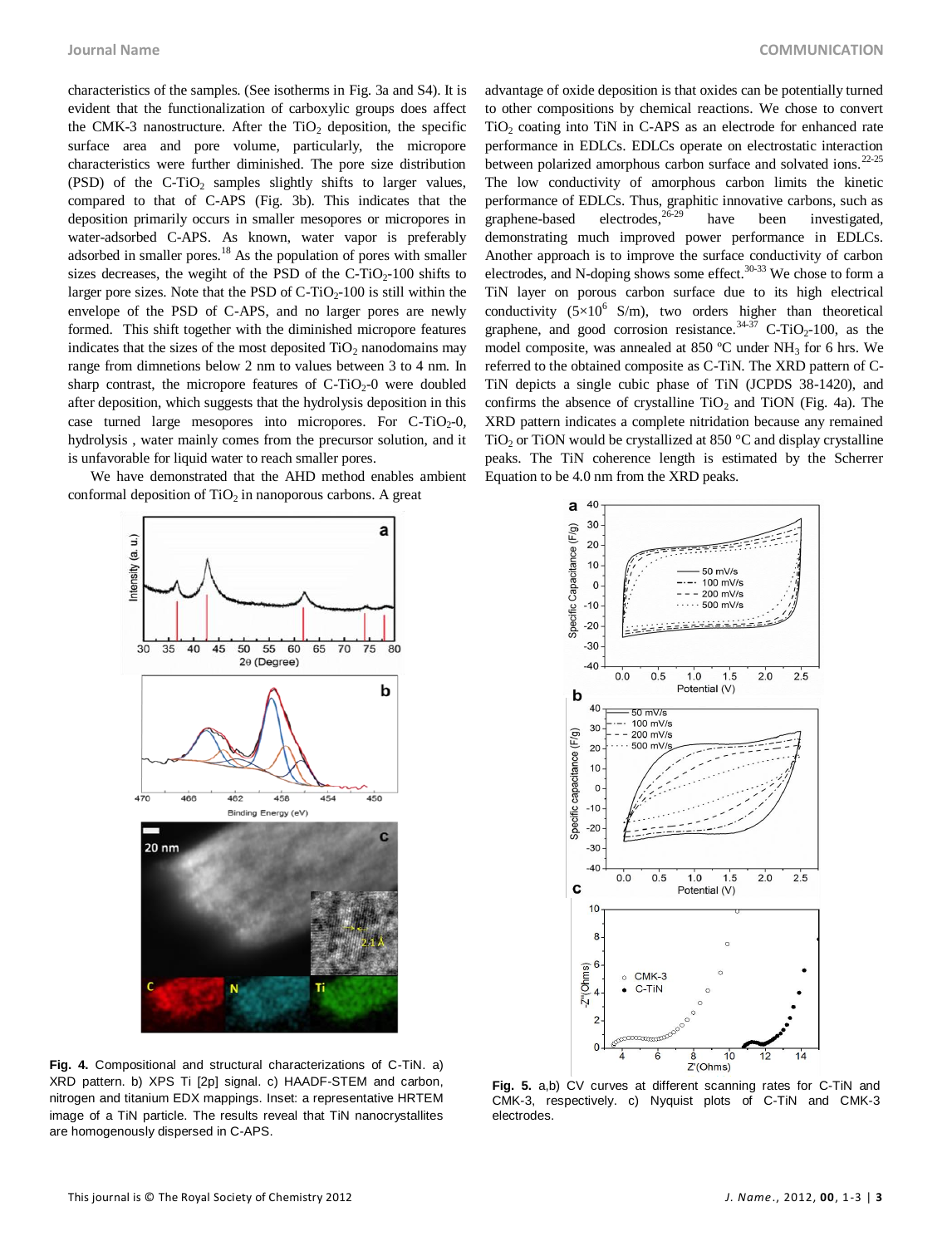To further identify the chemical compositions, we conducted Xray photoelectron spectroscopy (XPS). The Ti 2p<sub>3/2</sub> peak of C-TiN can be deconvoluted into three components at 456.3 eV (TiN), 457.6 eV (TiON), and  $458.8$  eV (TiO<sub>2</sub>) (Fig. 4b). The combined XRD and XPS results suggest that the amorphous  $TiO<sub>2</sub>$  and  $TiON$  phases were inevitably formed during the sample handling.<sup>38</sup> The contribution of  $TiO<sub>2</sub>$  and  $TiON$  is certainly overestimated by XPS due to their overwhelming presence at particle surface. We further studied the structure of C-TiN by HAADF-STEM and the corresponding titanium EDX mapping, as shown in Fig. 4c. The HAADF-TEM image depicts the well-maintained nanostructure of CMK-3 with finely-dispersed nanoparticles. Revealed by a high resolution TEM image, the sizes of TiN nanocrystallites range from 3 to 5 nm with characteristic lattice fringes mostly oriented along the plane (200) (Fig. S5). A representative TiN nanoparticle with d-spacing of 2.1 Å is shown in Fig.4 inset. As Table 1 summarizes, the porosity characteristics of C-TiN are larger than those of  $C-TiO<sub>2</sub>-100$ . Particularly, the specific pore volume and surface area of micropores were dramatically increased after nitridation, compared to  $C-TiO<sub>2</sub>$ -100. As shown in Fig. 3c, the isotherm hysteresis of C-TiN shifts to a higher relative pressure  $(P/P_0)$  after nitridation, compared to C- $TiO<sub>2</sub>$ -100. The PSD peak of C-TiN shifts to 4.3 nm from 3.9 nm, as shown in Fig. 3b. This may be caused by the TiN nanoparticle formation process at the expense of  $TiO<sub>2</sub>$  clusters that migrated out of the micropores. Note that the micropore surface area of C-TiN is even larger than C-APS. It seems that there might be a carbon oxidation/activation phenomenon during the nitridation process.

We compared the electrochemical performances of C-TiN and pristine CMK-3 as EDLC electrodes. A control sample, referred to as CMK-N, was prepared by the nitridation of C-APS. The pore size distributions of C-APS and CMK-N are presented in Fig. S6a, and the nitrogen content is determined to be  $\sim$  3.2 at% by EDX (Fig. S6b). After the nitridation treatment of C-APS, the microporus characterisics completely disappeared, and a bimodal structure was formed with additional bigger pores peaked at  $\sim$  9 nm. Cyclic voltammetry (CV) measurements were conducted at different scanning rates of 50, 100, 200, and 500 mV/s. As Figure 5a shows, C-TiN maintains the rectangular shape very well in its CV curves even at 500 mV/s, and area enclosed in CV curves dos not shrink much upon higher scanning rates. Similar phenomenon was also observed on nanoporous graphene electrode.<sup>27</sup> In sharp contrast, the CV curves of CMK-3 are almost flattened upon high scanning rates (Fig. 5b), and similar CV results were observed for CMK-N, as shown in Fig. S7. Fig. S8 shows the galvanostatic charge and discharge profiles of CMK-3 and C-Ti-N at different current rates. The two materials exhibit similar capacitance values but vastly different equivalent series resistance (ESR). For example, at the current rate of 0.5 A/g, the ESR is 21.9  $\Omega$  and 118  $\Omega$  for C-TiN and CMK-3, respectively. Figure 5c shows the Nyquist plots obtained at the frequency range from 200 kHz to 10 mHz, where C-TiN exhibits a smaller semicircle compared to CMK-3 (1  $\Omega$  vs. 2  $\Omega$ ), indicating a lower electrode/electrolyte interface resistance for C-TiN than CMK-3. The high ohmic resistance of C-TiN may be due to the oxidation process in forming C-APS. It has been clearly demonstrated that the TiN coating significantly improves the kinetic response of the electrode although some  $TiO<sub>2</sub>$  and  $TiON$  phases are formed on the surface of TiN nanocrystallites, and the rate improvement is certainly not from the N-doping effect.

In summary, we have demonstrated a new ambient hydrolysis deposition methodology to coat  $TiO<sub>2</sub>$  onto nanoporous carbons. The novel approach can tune the hydrolysis scales by varying the levels of pre-adsorbed water inside the porous carbon. To the best of our knowledge, this is the first ambient deposition method for nanoporous materials. It is potentially scalable due to its simplicity and low cost. Furthermore, we converted deposited  $TiO<sub>2</sub>$  into TiN nanocrystallites on the carbon surface by an  $NH<sub>3</sub>$ -based nitridation process to improve the surface conductivity of the nanoporous carbon electrodes in EDLCs. The TiN phase greatly improves rate performance, which unequivocally demonstrates that metallizing surface of amorphous carbon electrodes is a viable approach for enhanced EDLCs. Plase note that it is not our intention in this article to provide electrode materials that is mature enough for next generation supercapacitors. We simply hope to point out by our results that a poorly conductive porous carbon can be turned into high-rate electrode materials in supercapacitors by the AHD coating and the following surface metallizing treatment.

### **Acknowledgements**

This research is financially supported by Oregon State University (OSU). We are grateful to Ms. Teresa Sawyer and Dr. Peter Eschbach for their help in SEM and TEM measurements in OSU EM Facility, funded by National Science Foundation, Murdock Charitable Trust and Oregon Nanoscience and Microtechnologies Institute. We are thankful to Mr. Joshua Razink in the CAMCOR Facility at University of Oregon for his HRTEM measurements.

#### **Notes and references**

*<sup>a</sup>* Oregon State University, Department of Chemistry, Corvallis, Oregon, 97331. E-mail: [david.ji@oregonstate.edu](mailto:david.ji@oregonstate.edu)

- *<sup>b</sup>* Hewlett-Packard Co., Corvallis, Oregon.
- # These authors contributed equally to this work.
- † Electronic Supplementary Information (ESI) available: [Experimental part and Figures available]. See DOI: 10.1039/c000000x/
- 1 X. Feng, G. E. Fryxell, L. Q. Wang, A. Y. Kim, J. Liu, K. M. Kemner *Science* 1997, **276,** 923-926.
- 2 Z. Tan, Z. Sun, H. Wang, Q. Guo, D. Su, *J. Mater. Chem. A,* 2013, **1,** 9462-9468.
- 3 Z. Sun, L. Wang, P. Liu, S. Wang, B. Sun, D. Jiang, F.-S. Xiao, *Adv. Mater.,* 2006, **18,** 1968-1971.
- 4 Z. Tan, Z. Sun, Q. Guo, H. Wang, D. Su, *J. Mater. Sci. Technol.,* 2013, **29,** 609-612.
- 5 M. Datta, *Electrochim. Acta* 2003, **48,** 2975-2985.
- 6 V. Dublin, K. Hong, N. Baxter, *US Pat.,* 6893550, 2005.
- 7 V. P. Menon, C. R. Martin, *Anal. Chem.* 1995, **67***,* 1920-1928.
- 8 M. Schlesinger, M. Paunovic, *Modern Electroplating*, John Wiley & Sons, New Jersey, 5th ed., 2010.
- 9 S. T. Meyers, J. T. Anderson, D. Hong, C. M. Hung, J. F. Wager, D. A. Keszler, *Chem. Mater.* 2007, **19***,* 4023-4029.
- 10 C. Marichy, M. Bechelany, N. Pinna, *Adv. Mater.* 2012, **24,** 1017- 1032.
- 11 J. W. Elam, D. Routkevitch, P. P. Mardilovich, S. M. George, *Chem. Mater.* 2003, **15**, 3507-3517.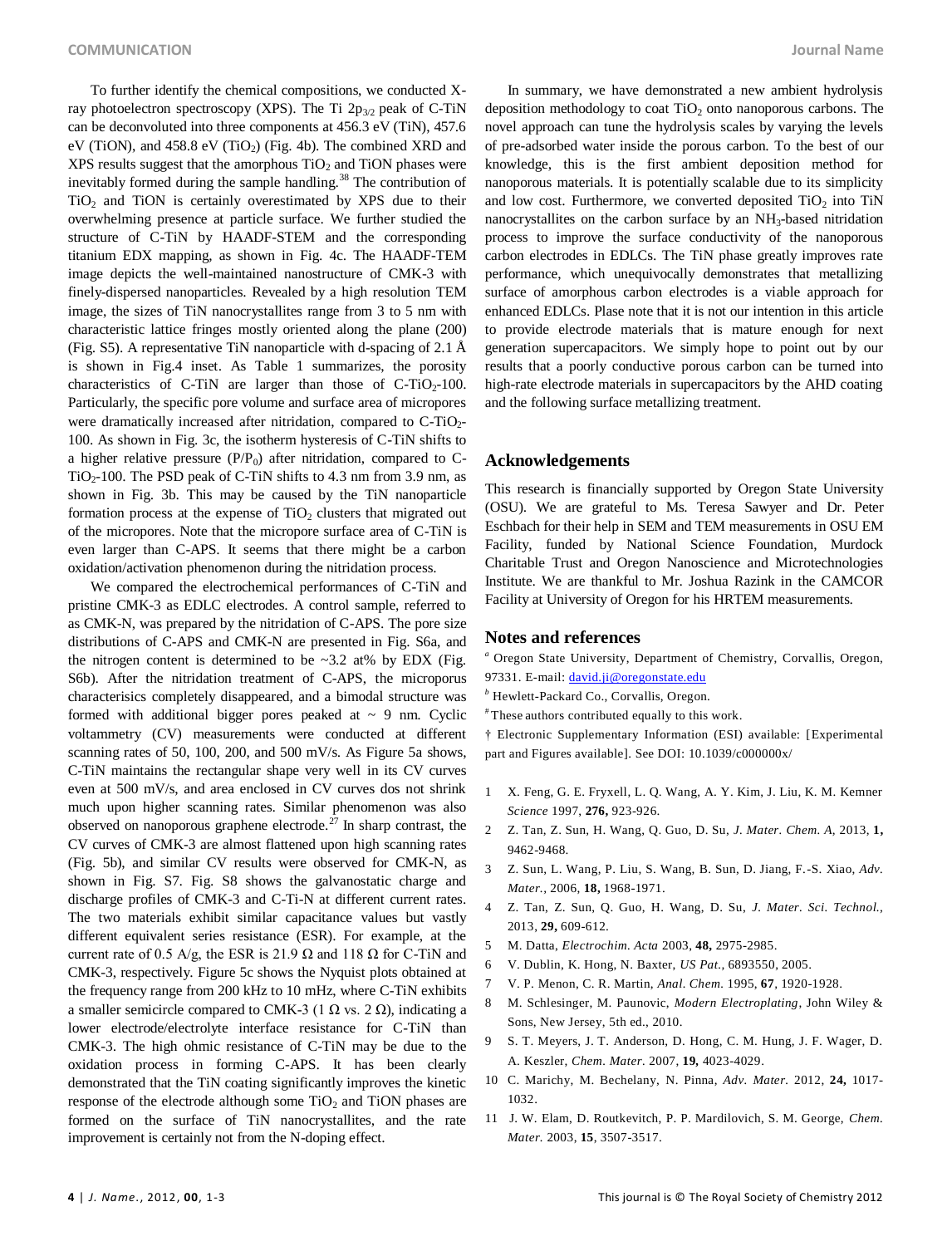- 12 D. M. King, J. A. Spencer, X. Liang, L. F. Hakim, A. W. Weimer, *Surf. Coatings Tech.* 2007, **201***,* 9163-9171.
- 13 L. B. Sheridan, D. K. Gebregziabiher, J. L. Stickney, D. B. Robinson, *Langmuir* 2013, **29,** 1592-1600.
- 14 L. P. Colletti, B. H. Flowers, Jr., J. Stickney, *J. Electrochem. Soc.* 1998, **145***,* 1442-1449.
- 15 Y. Wan, H. Yang, D. Zhao, *Acc. Chem. Res.* 2006, **39,** 423-432.
- 16 B. Tian, X. Liu, H. Yang, S. Xie, C. Yu, B. Tu, D. Zhao, *Adv. Mater.* 2003, **15,** 1370-1374.
- 17 L. Zhang, C. M. B. Holt, E. J. Luber, B. C. Olsen, H. Wang, M. Danaie, X. Cui, X. Tan, V. W. Lui, W. P. Kalisvaart, D. Mitlin, *J. Phys. Chem. C* 2011, **115,** 24381-24393.
- 18 A. Striolo, A. A. Chialvo, P. T. Cummings, K. E. Gubbins, *Langmuir* 2003, **19,** 8583-8591.
- 19 T. Ohba, H. Kanoh, K. Kaneko, *J. Am. Chem. Soc.* 2004**, 126,** 1560- 1562.
- 20 F. Cailliez, M. Trzpit, M. Soulard, I. Demachy, A. Boutin, J. Patarin, A. H. Fuchs, *Phys. Chem. Chem. Phys.* 2008, **10,** 4817-4826.
- 21 S. Jun, S. H. Joo, R. Ryoo, M. Kruk, M. Jaroniec, Z. Liu, T. Ohsuna, O. Terasaki, *J. Am. Chem. Soc.* 2000, **122,** 10712-10713.
- 22 P. Simon, Y. Gogotsi, *Nature Mater.* 2008, **7,** 845-854.
- 23 L. Wei, M. Sevilla, A. B. Fuertes, R. Mokaya, G. Yushin, *Adv. Energy Mater.* 2011, **1,** 356-361.
- 24 P. Simon, Y. Gogotsi, *Acc. Chem. Res.* 2013, **46,** 1094-1103.
- 25 M. Noked, A. Soffer, D. Aurbach, *J. Solid State Electrochem*. 2011, **15,** 1563-1578.
- 26 J. R. Miller, R. A. Outlaw, B. C. Holloway, *Science* 2010, **329,** 1637- 1639.
- 27 Y. Zhu, S. Murali, M.D. Stoller, K.J. Ganesh. W. Cai, P. J. Ferreira, A. Pirkle, R. M. Wallace, K. A. Cychosz, M. Thommes, D. Su, E. A. Stach, R. S. Ruoff, *Science* 2011, **332***,* 1537-1541.
- 28 M. F. El-Kady, V. Strong, S. Dubin, R. B. Kaner, *Science* 2012, **335,** 1326-1330.
- 29 H. Cheng, Z. Dong, C. Hua, Y. Zhao, Y. Hu, L. Qu, N. Cheng, L. Dai, *Nanoscale* 2013, **5,** 3428-3434.
- 30 Z. Wen, X. Wang, S. Mao, Z. Bo, H. Kim, S. Cui, G. Lu, X. Feng, J. Chen, *Adv. Mater.* 2012, **24,** 5610-5616.
- 31 L. Zhao, L. Z. Fan, M. Q. Zhou, H. Guan, S. Qiao, M. Antonietti, M. M. Titirici, *Adv. Mater.* 2010, **22,** 5202-5206.
- 32 S. L. Candelaria, B. B. Garcia**,** D. Liu, G. Cao, *J. Mater. Chem.* 2012, **22,** 9884-9889.
- 33 L. Qie, W. Chen, H. Xu, X. Xiong, Y. Jiang, F. Zou, X. Hu, Y. Xin, Z. Zhang, Y. Huang, *Energy Environ. Sci.* 2013, **6**, 2497-2504.
- 34 D. C. Higgins, J. Y. Choi, J. Wu, A. Lopez, Z. Chen, *J. Mater. Chem.,* 2012, **22,** 3727-3732.
- 35 X. Liu, Y. Zhang, T. Wu, J. Huang, *Chem. Commun.* 2012, **48,** 9992- 9994.
- 36 D. Choi, P. N. Kumta, *J. Electrochem. Soc.* 2006, **153,** A2298- A2303.
- 37 X. Lu, G. Wang, T. Zhai, M. Yu, S. Xie, Y. Ling, C. Liang, Y. Tong, Y. Li, *Nano Lett.* 2012, **12,** 5376-5381.
- 38 M. Zukalova, J. Prochazka, Z. Bastl, J. Duchoslav, L. Rubacek, D. Havlicek, L. Kavan, *Chem. Mater.* 2010, **22,** 4045-4055.